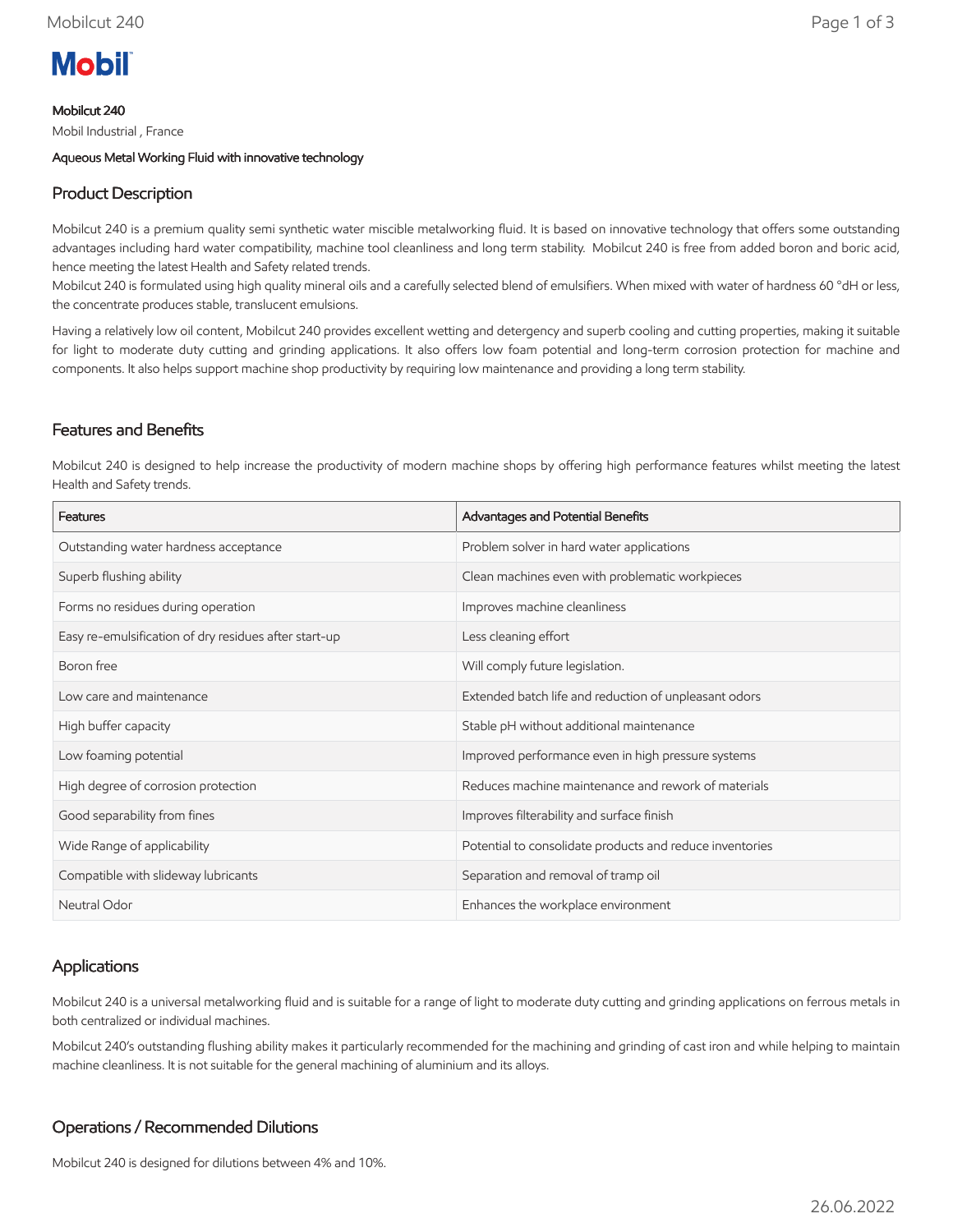#### Mobilcut 240 Page 2 of 3

The table below offers approximate dilutions for general applications.

|          | Cast Iron       | Carbon Steel     | <b>Alloy Steel</b> | <b>Yellow Metal</b> |
|----------|-----------------|------------------|--------------------|---------------------|
| Grinding | $4.0\% - 6.0\%$ | $5,0%$ - 6,0%    | $5,0% - 6,0%$      | limited usage       |
| Milling  | $5,0% - 7,0%$   | $6,0% - 8,0%$    | $6,0% - 8,0%$      | limited usage       |
| Turning  | $5.0\% - 7.0\%$ | $6.0\% - 8.0\%$  | $6.0\% - 8.0\%$    | limited usage       |
| Drilling | $6.0\% - 8.0\%$ | $8.0\% - 10.0\%$ | $8,0% - 10,0%$     | limited usage       |

## Typical Properties

| Mobilcut 240                                             |                                                     |
|----------------------------------------------------------|-----------------------------------------------------|
| Appearance (Concentrate)                                 | Clear, orange Liquid                                |
| Appearance (Emulsion)                                    | Translucent                                         |
| Emulsion Type                                            | Semi-synthetic                                      |
| Mineral Oil Content (Concentrate)                        | 20%                                                 |
| Refractometer Correction Factor                          | 1.70 (Brix)                                         |
| pH @ 5% in DIN 20 Water (Emulsion)                       | 9.1                                                 |
| Density @ 15°C / 59°F (Concentrate)                      | 995 kg/m <sup>3</sup>                               |
| Kin. Viscosity @ 20°C / 68°F (Concentrate)               | 110 mm <sup>2</sup> /s approx.                      |
| Pour Point (Concentrate)                                 | $< -10$ °C                                          |
| Corrosion Protection: DIN 51360/I @ 4% DIN 51360/II @ 5% | $RO/S0$ – no corrosion<br>$0/1$ – no corrosion      |
| Hard Water Stability<br>@ 5% in 60° dH Water             | no oil, no creaming, minimal Calcium soap formation |
| Salt Water Stability<br>@ 5% plus 0.5% NaCl              | Stable, no creaming                                 |

## Health and Safety

Classified WGK 2 in Germany.

Stable when stored at 10 °C/50 °F to 25 °C/77 °F in unopened container for up to 12 months. Avoid frost where possible.

Based on available information, this product is not expected to produce adverse effects on health when used for the intended application and the recommendations provided in the Material Safety Data Sheet (MSDS) are followed. MSDS's are available upon request through your sales contract office, or via the Internet. This product should not be used for purposes other than its intended use. If disposing of used product, take care to protect the environment.

The Mobil logotype, the Pegasus design and Mobilcut are trademarks of ExxonMobil Corporation, or one of its subsidiaries.

01-2020 Esso Société Anonyme Française 20 rue Paul Héroult 92000 Nanterre, France

Société Anonyme au capital de 98 337 521,70 euros

RCS Nanterre 542 010 053

You can always contact our Technical Help Desk engineers on Mobil lubricants and services related questions:<https://www.mobil.fr/fr-fr/contact-us> Tel. +33 (0)1 49 67 90 00